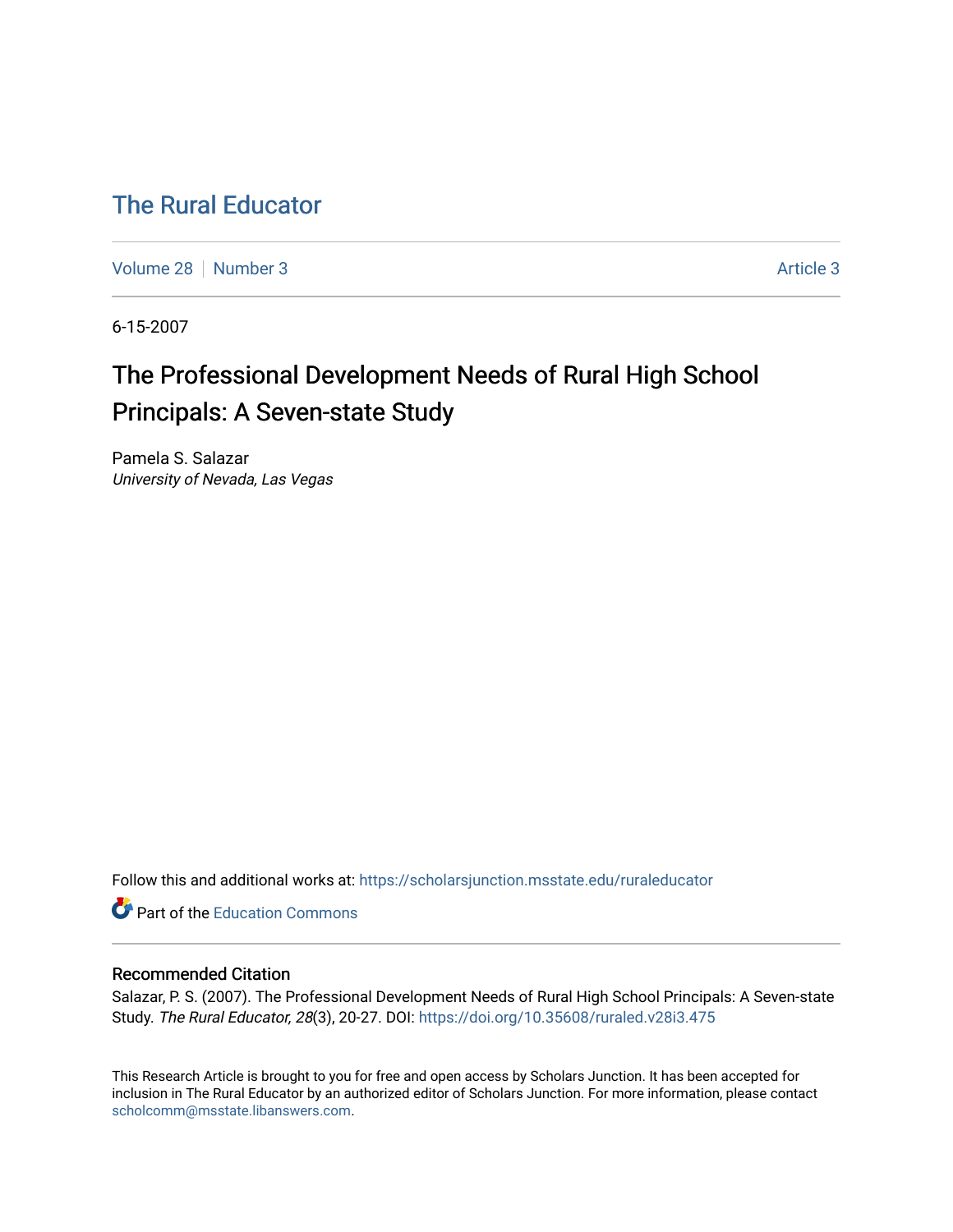## **The Professional Development Needs of Rural High School Principals: A Seven-state Study**

#### **Pamela S. Salazar**

*University of Nevada, Las Vegas* 

*The increased emphasis on standards-based school accountability since the passage of the No Child Left Behind Act of 2001 is focusing critical attention on the professional development of school principals and their ability to meet the challenges of improving student outcomes. While rural school districts are dealing with many of the same issues facing urban districts, there are unique challenges that rural school principals face. However, effective professional development that addresses the unique needs of rural school leaders can build essential leadership capacity that supports school success. This article discusses the results of a study on the professional* development needs of rural high school principals for school improvement. These findings provide direction for the development of *professional development activities that will enhance the leadership skills that principals need to guide school reform and reach higher standards of student achievement.* 

According to the document, *Preparing School Principals: A National Perspective on Policy and Program Innovations* (Hale & Moorman, 2003), in order for school reform efforts to be successful, strong leadership must prevail. In light of continued state and federal emphasis on school reform and accountability, numerous researchers link school improvement to the leadership abilities of principals (Elmore, 2002; Fullan, 1991; Hale & Moorman, 2003). As school improvement and school reform have moved to the forefront of our nation's educational agenda, particular attention has been directed to low-performing schools and districts, many of which are in rural communities (Carter, 1999; Reeves, 2003). For this reason, there is increased concern that rural principals lack the necessary knowledge and skills to be effective instructional leaders (Manges & Wilcox, 1997).

As we move into the new millennium, education is facing many challenges. Sava and Koerner (1998) contended that if these challenges are to be met, every school in the nation must be led by an effective instructional and administrative leader. According to a report by the National Staff Development Council, *Learning to Lead, Learning to Learn* (NSDC, 2000), "Improving the quality of America's school leaders is the most feasible way to make a significant difference in American education. . . . Without a sustained focus on improving the quality of school leadership, this nation's reform efforts will falter (p. 15)."

In this atmosphere of education reform, there is a search for ways to improve school performance for our nation's students. According to Tirozzi (2000), reforming educational practice and realizing student achievement gains will require enlightened leadership. However, Elmore (2002) argued that many school leaders do not have the necessary knowledge and skills to manage standards-based school reform. Hausman, Crow and Sperry (2000) concurred and stated that for education reform efforts to be successfully implemented educational leadership must be strengthened and professional development for principals must be restructured.

America's public schools both need and deserve highquality educational leadership. At a time when the public is demanding accountability and research has shown that the quality of the leadership demonstrated by the principal has a major impact on the overall effectiveness of schools, there has been a lack of focused attention on examining how people become school leaders or how they are supported once they assume these roles (Milstein, 1993; Hallinger & Murphy, 1991). Of the limited work that has been done, most addressed the needs of suburban and urban principals with very few addressing the special needs of rural principals (Arnold, Newman, Gaddy, & Dean, 2005).

#### **Rural School Leaders**

 As educational reform throughout the nation continues, educational leaders will have to play a major role if such reform is to be successful. This places the principal at the center of these school improvement efforts at each school where the principal is central to a school's success and to students' learning (Deal & Peterson, 2000). Though all public schools have much in common with the many challenges of NCLB, there are differences in the issues that rural principals face due to their geographic isolation (Howley, Chadwick, & Howley, 2002). For example, the need to attract and retain highly qualified teachers is especially challenging for rural school principals. Considering the significant link between teacher quality and student achievement and therefore school improvement, the need for specific and unique professional development for rural school principals becomes more pronounced. Today's rural school principals need opportunities to deepen their knowledge and understanding of the critical instructional leadership behaviors that supports school improvement (IEL, 2004).

#### **Statement of the Problem**

Today's school principals need to grow and learn throughout their careers to adapt to the changing needs of students and schools (Educational Research Service Report, 1999). The technical, conceptual and people skills demanded of educational leaders have increased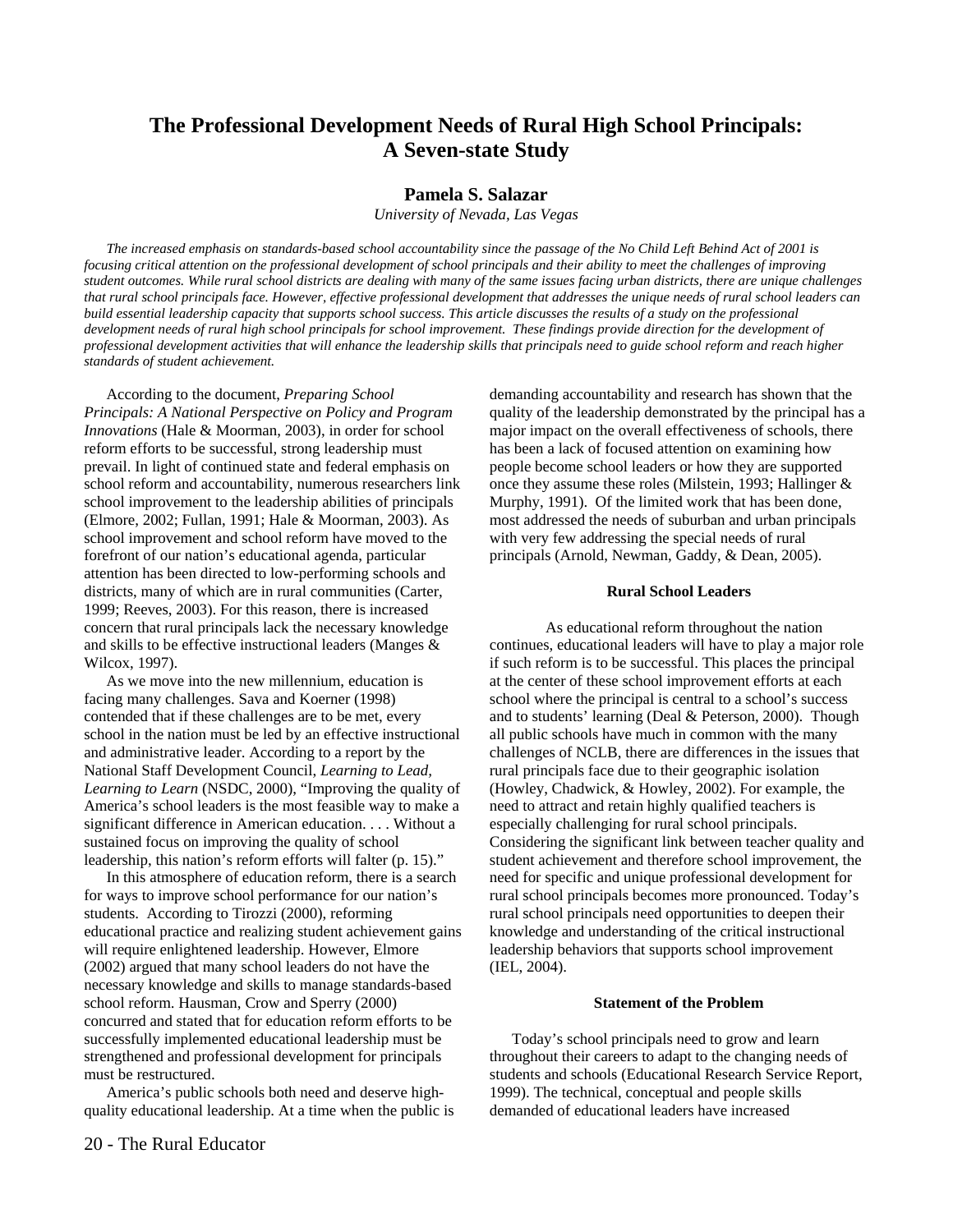dramatically over the last decade. With the widespread acceptance of the need for schools to improve, it is impossible to ignore the critical needs of school leaders to be more effective at their work. They must receive professional development aimed at helping them be more effective, knowledgeable and qualified to facilitate continuous improvement. In the words of the Blue Ribbon Consortium on Renewing Education (1998): "If we could do only one thing to build school capacity, we would develop a cadre of leaders who understand the challenges of school improvement (p. 35)."

 In the seven states of the Northwest Regional Accreditation Association, annual accreditation of schools now requires a comprehensive school improvement process. However, many principals are ill-prepared to lead their schools through extensive self-study and school accreditation renewal. Additionally, there has not been a needs assessment of the professional development needs of the principals regarding their perceptions of the skills needed to facilitate a comprehensive school improvement initiative.

#### **Purpose of the Study**

 The purpose of this study was to determine the professional development needs of high school principals to lead school improvement. The data drawn from this study provides universities and school districts a better perspective of the elements that constitute an effective professional development program. In particular, the results of this study provide valuable information to the Center for Outreach in School Leadership Development at the University of Nevada, Las Vegas as it develops professional development modules for rural school principals in the western United States.

 Practicing principals who are charged with improving their schools are the group which are most familiar with the continual and changing demands placed on them. According to Buckley (1985), "It is very useful to discuss with participants not only 'what' they wish to learn during their training, but also 'how' they would wish to learn it." He further stated, "Such mature and experienced adults often have clear views on their leadership needs (p.30)." What follows are the perceptions of rural school principals and their perceptions of professional development needs to lead school improvement. In addition, this study determined what types of professional development delivery models principals preferred.

#### **Method**

Data were collected from high school principals in the states served by the Northwest Association of Schools and Colleges (NASC) accreditation agency. Public high schools in these states are required to be accredited through NASC. These states are Alaska, Idaho, Montana, Nevada, Oregon,

Utah, and Washington. These states were chosen due to their membership in the NASC, which requires schools to be engaged in continuous school improvement focused on student performance and to establish the needs of high school principals in western states where there are great numbers of rural schools.

In order to determine what professional development learning opportunities were needed, a needs assessment was conducted utilizing a survey. Witkin and Altschuld (1995) observed that data gathered from needs assessments illustrates the gaps or discrepancies in knowledge and skills in the respondents. The questionnaire entitled the Principal Professional Development Needs Assessment (PPDNA) was designed to obtain information concerning a principal's selfperception of his or her need (or lack of) for professional development in the leadership skills/competencies to facilitate a comprehensive school improvement process as well as a preferred delivery model for the professional development.

The Interstate School Leaders Licensure Consortium (ISLLC) Standards and the competencies described in the 21 job performance domains developed by the National Policy Board on Educational Administration (1990) were used in conjunction with current research to identify the leadership domains which are viewed as critical for success in the principalship. Additional items were added and designed from information taken from the *Analysis of Developmental Needs* and the *21st Century School Administrator Skills Self-Assessment for Instructional Leaders* published by the National Secondary School Principals (1986; 2000), the *Metropolitan Principal Preparation Survey* from Minneapolis Public Schools (1998) and the *Identifying the Needs of Middle School Principals Survey* by Ricciardi (1999). Research on quality professional development programs served as the foundation for the questions regarding preferred delivery model for the professional development.

The questionnaire was divided into three sections: demographic professional profile, leadership performance domains and the preferred delivery model for professional development. In the first section, information about the independent variables pertaining to the participants' demographic characteristics was elicited. The second section consisted of 25 items which asked participants to rate their perceived level of professional development need in each leadership performance domain using four-point Likert-type scales (1=Not a Need to 4=Extremely Important Need). A higher rating indicated a greater perceived level of development need in each of the school improvement leadership areas. On the third part of the questionnaire respondents were asked to rate their preference for each of eight professional delivery models using four-point Likerttype scales (1=Not Likely to Participate In to 4=Very Likely to Participate In). A free-response and comment section provided an opportunity for respondents to add any additional information.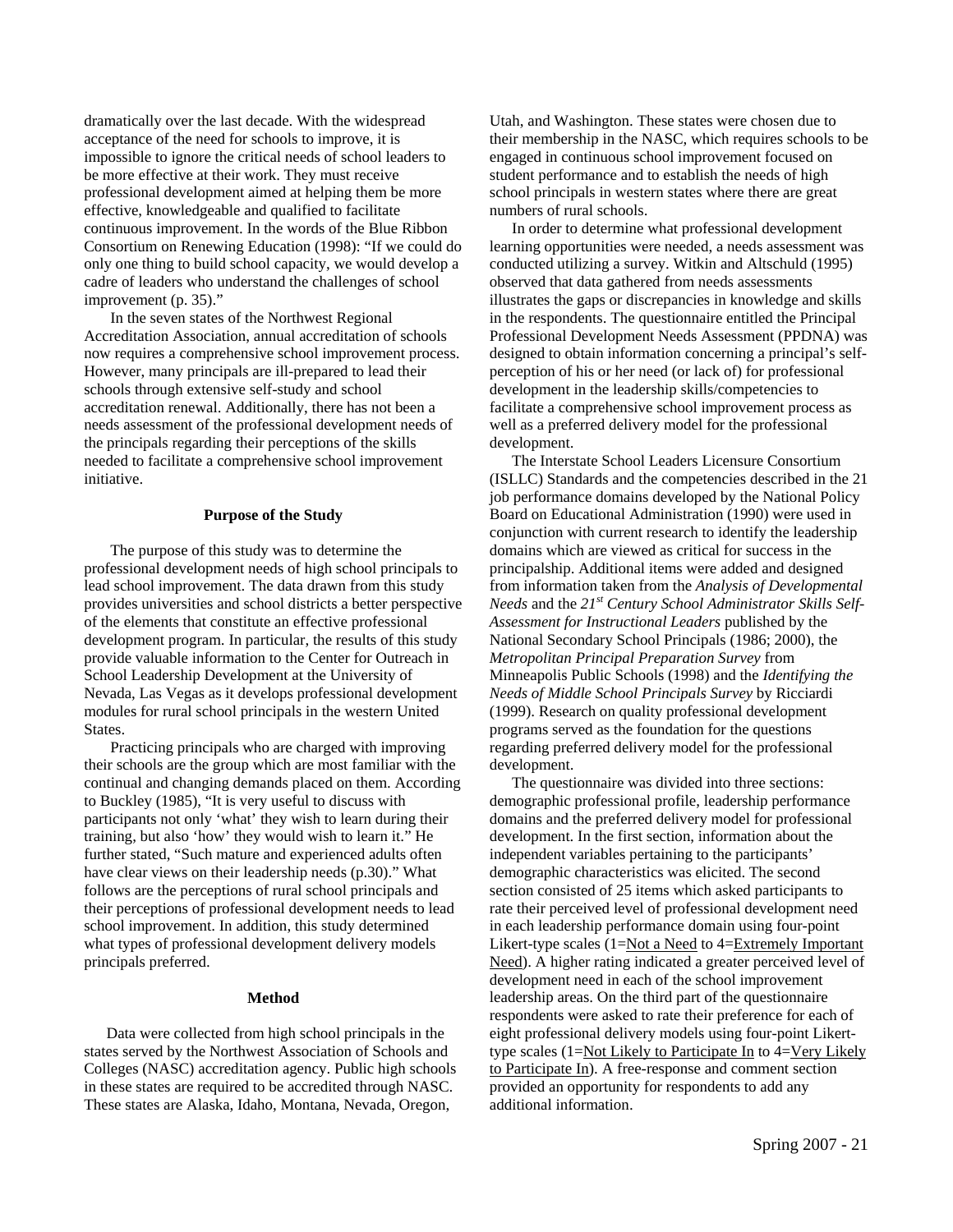Prior to the administration of the survey, the survey was reviewed and critiqued by a representative group of high school principals who were not included in the research population. Revisions were made based on their feedback. Following the pilot, a panel of experts from both NASSP and researchers in the field reviewed the instrument and commented on the adequacy of content for the intended purpose of the instrument, user-friendliness and other questions concerning content validity. Modifications were based on their recommendations. Finally, a field test was conducted at the 2001 NASSP conference in Phoenix, Arizona to check for format, clarity, the adequacy of content, and other questions concerning face validity. After revisions, a pilot study was conducted and Cronbach's alpha was calculated to measure internal consistency. The Cronbach's alpha coefficient was calculated for part two of the instrument and found to be .84.

All 623 principals listed in the membership directory of NASC were mailed the *Profile of Principal Professional Development Needs for Accreditation* (PPDNA) survey. Two weeks later, follow-up postcards were sent to 408 individuals who had not returned the survey. A minimum of 50% return rate (312 responses) was established to ensure the validity of the study. Of the 623 questionnaires mailed, 316 were returned (51%). According to Krejcie and Morgan (1970), a sample size of 240 would be required to be

#### Table 1

#### *School Characteristics*

| <b>ITEM</b>              | <b>NUMBER</b> | <b>PERCENT</b> |
|--------------------------|---------------|----------------|
| <b>SCHOOL</b>            | N             | $\%$           |
| $0-199$                  | 28            | 8.9            |
| 200-499                  | 59            | 18.8           |
| 500-999                  | 62            | 19.8           |
| 1000-1999                | 121           | 38.6           |
| 2000-2999                | 36            | 11.4           |
| $3000+$                  | 8             | 2.5            |
| <b>SCHOOL LOCATION</b>   | N             | $\%$           |
| Urban                    | 122           | 38.8           |
| Rural                    | 192           | 61.2           |
| <b>FREE LUNCH</b>        | N             | $\frac{0}{0}$  |
| $0-25%$                  | 172           | 54.4           |
| 26-50%                   | 112           | 35.4           |
| 51-75%                   | 26            | 8.2            |
| 76-100%                  | 6             | 1.9            |
| <b>MINORITY STUDENTS</b> | N             | $\%$           |
| $0-25%$                  | 246           | 77.8           |
| 26-50%                   | 56            | 17.7           |
| 51-75%                   | 8             | 2.5            |
| 76-100%                  | 6             | 1.9            |

representative of a population fro this size. The response rate of this study exceeded the minimums set by National Education Association (Krejcie & Morgan, 1970). Of the 316 returned surveys, 17 principals responded online to the website and the remaining 299 principals returned the survey by mail. Surveys were coded to maintain confidentiality.

#### **Data Analysis**

Principals who participated in the study self-reported on a number of questions in Part I of the questionnaire regarding demographic information about themselves and the schools in which they worked.

#### *School Characteristics*

Principals indicated the type of school that they worked in. Approximately 27% of principals indicated they worked in schools with less than 500 students; 20% indicated their school size to be less than 1000 students. The remainder for the principals worked in schools over 1000 students. Sixtyone percent% of the principals self-reported they worked in rural schools while 39% of the principals reported they worked in urban schools.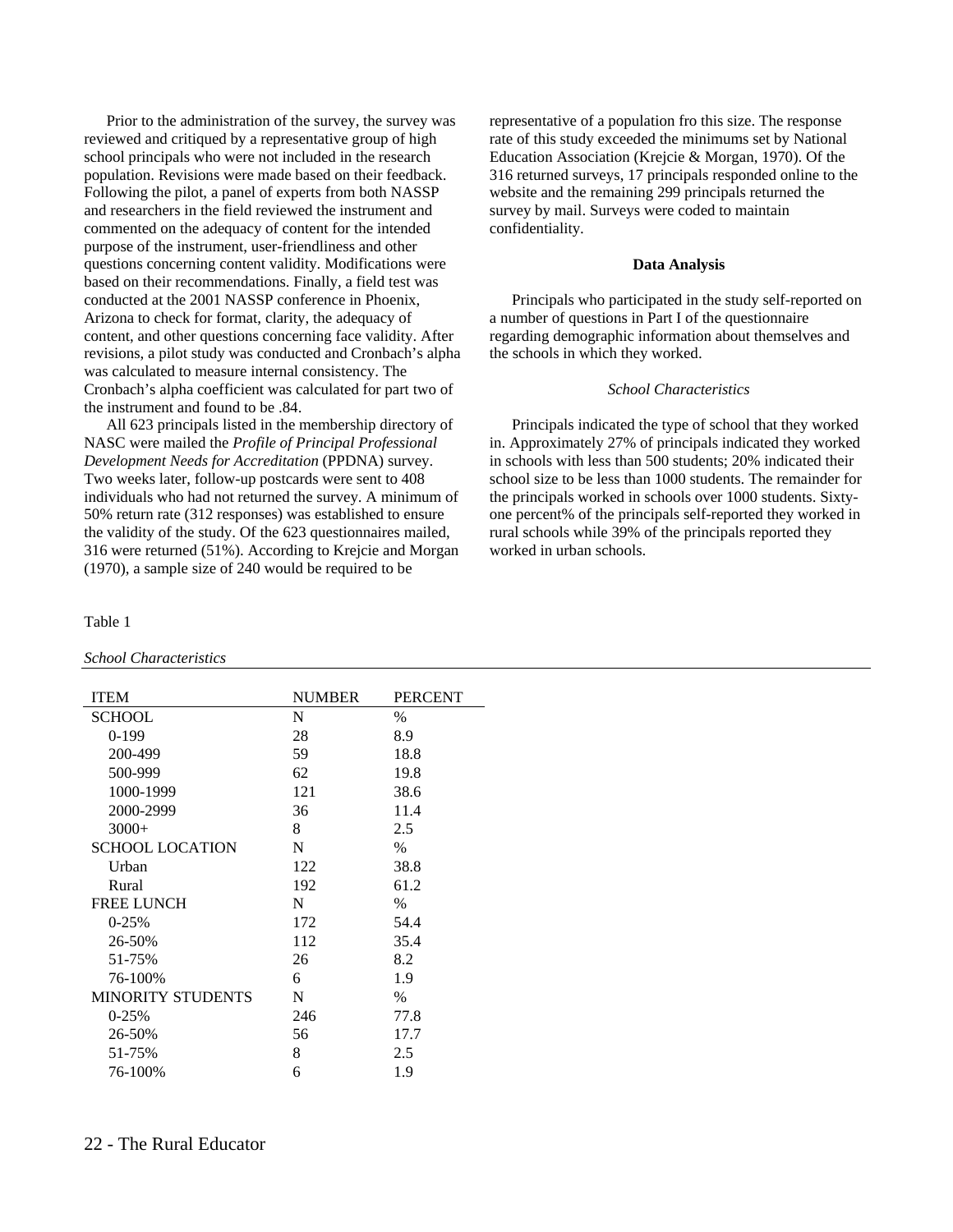#### *Characteristics of the Principals in Rural Schools*

The principals were predominantly male (70%). Over 90% were forty years or older with nearly 55% over fifty

#### Table 2

#### *Personal Characteristics of Rural Principals*

| <b>ITEM</b>            | <b>NUMBER</b> | <b>PERCENT</b> |
|------------------------|---------------|----------------|
| <b>GENDER</b>          | N             | $\frac{0}{0}$  |
| Male                   | 135           | 70.3           |
| Female                 | 57            | 29.7           |
| <b>Totals</b>          | 192           | 100.0          |
| AGE                    | N             | $\%$           |
| Under 40               | 4             | 1.9            |
| 40-49                  | 75            | 38.6           |
| 50-59                  | 106           | 55.7           |
| $60+$                  | 7             | 3.8            |
| <b>Totals</b>          | 192           | 100.0          |
| <b>ETHNICITY</b>       | N             | $\%$           |
| American Indian/Alaska | 6             | 3.1            |
| Asian/Pacific Islander | 2             | 1.0            |
| African American       | 9             | 4.8            |
| Caucasian              | 171           | 89.0           |
| Hispanic               | 4             | 2.1            |
| Totals                 | 192           | 100.0          |

#### Table 3

*Professional Characteristics of Rural Principals* 

| <b>ITEM</b>                  | <b>NUMBER</b> | <b>PERCENT</b> |
|------------------------------|---------------|----------------|
| <b>HIGHEST DEGREE EARNED</b> | N             | $\%$           |
| Masters degree               | 136           | 70.8           |
| Ed Specialist                | 32            | 16.7           |
| Doctorate                    | 24            | 12.5           |
| YEARS AS ADMINISTRATOR       | N             | $\%$           |
| $0-10$ years                 | 82            | 42.6           |
| $11-20$ years                | 81            | 42.1           |
| $20+ years$                  | 29            | 15.3           |
| AT CURRENT SCHOOL            | N             | $\%$           |
| $0-10$ years                 | 176           | 91.7           |
| $11-20$ years                | 16            | 8.3            |
| $20+$ years                  |               | 00             |
|                              |               |                |

Participants reported the highest level of formal training that they had earned in preparation for the principalship. Approximately 71% of the principals had earned a Masters degree, which is generally the minimum state requirement for administrative certification. Seventeen percent of the principals held an educational specialist degree and 12.0% held a doctorate. Data collected about years of experience as an administrator revealed that principals participating in the study ranged from being brand new principals to having more than twenty years of experience. Approximately 43.0% of the principals had less than ten years of experience in administration. Another 42% had between ten and twenty years of experience in administration and 15% of the principals reported that they had over twenty years of

years of age. In addition, nearly 90% of the principals were Caucasian followed by 4.8% African American and 3.1% American Indian/Alaska Native.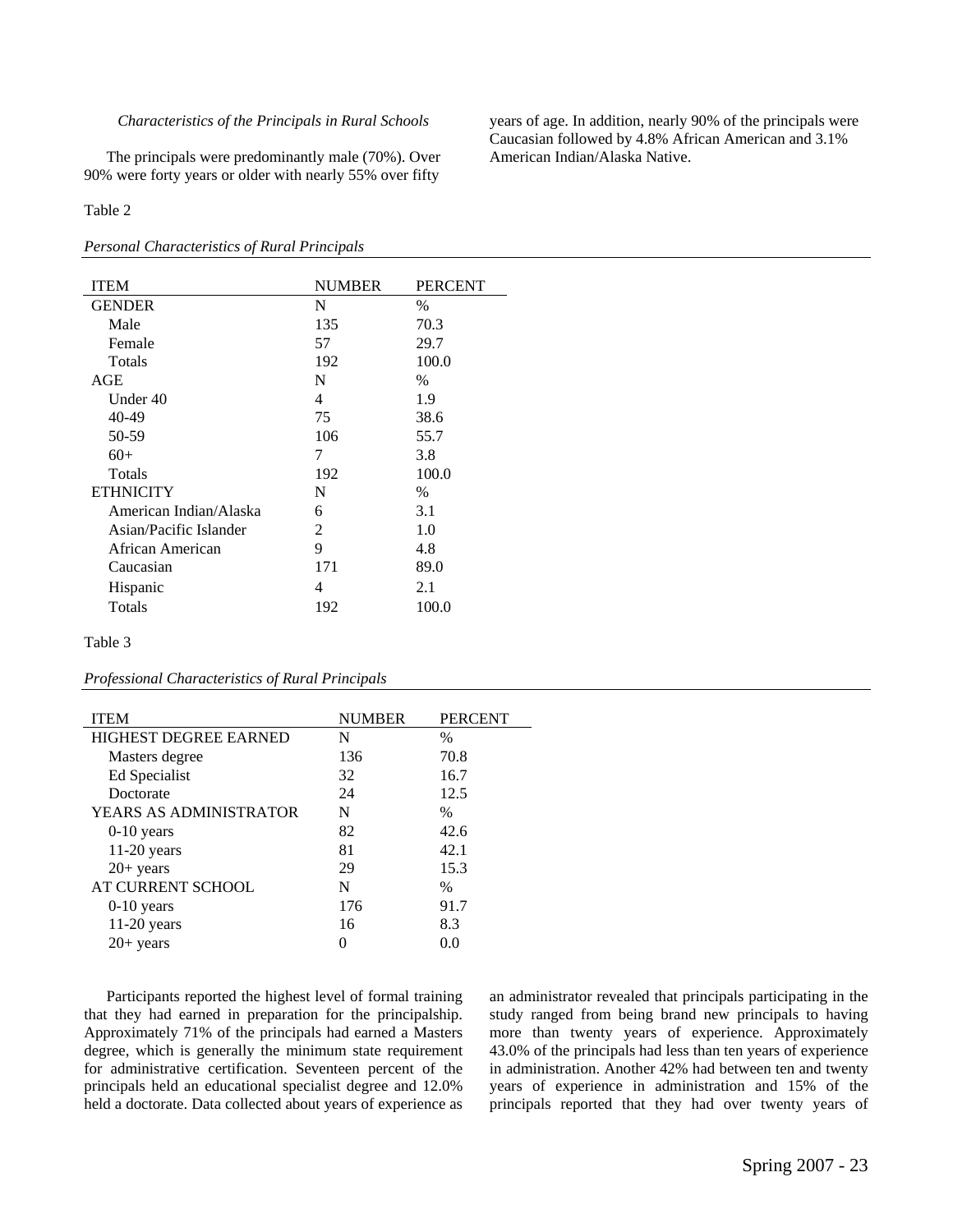experience in administration. Principals also reported the number of years as principal of their current school. Approximately 92% of the principals had been at their current school as principal for ten years or less. Only 8% of the principals had been at their current assignment as principal for more than ten years.

#### *Findings of Professional Development Needs of Rural School Principals*

 The results are reported here under two general headings: professional development needs and preferred delivery model of professional development.

*What is the perception of principals regarding their professional development needs to lead school improvement?* 

#### Table 4

*Rank Order Distribution of Professional Development Needs of Rural Principals as Identified as Important* 

| AREA OF FOCUS FOR PROFESSIONAL DEVELOPMENT                       | <b>NUMBER</b> | PERCENT |
|------------------------------------------------------------------|---------------|---------|
| Building team commitment                                         | 125           | 65.3    |
| Creating a learning organization                                 | 120           | 62.6    |
| Sustaining and motivating for continuous improvement             | 114           | 59.5    |
| Setting instructional direction - results orientation            | 111           | 57.8    |
| Communicating effectively                                        | 108           | 56.4    |
| Facilitating the change process                                  | 107           | 55.8    |
| Building shared decision making, collegiality and peer support   | 106           | 55.2    |
| Using research and "best practice"                               | 104           | 54.1    |
| Understanding student development and learning                   | 101           | 52.8    |
| Facilitating professional development/Development of others      | 100           | 52.2    |
| Solving problems and making decisions                            | 98            | 50.9    |
| Building community and involvement                               | 97            | 50.6    |
| Building consensus and negotiating effectively                   | 94            | 49.1    |
| Resolving complex problems                                       | 93            | 48.2    |
| Understanding measurements, evaluation and assessment strategies | 91            | 47.3    |
| Setting goals and determining outcomes                           | 89            | 46.5    |
| Developing the vision and the mission                            | 87            | 45.1    |
| Analyzing data                                                   | 85            | 44.3    |
| Defining the core values and beliefs of education                | 84            | 43.9    |
| Designing, implementing, and evaluating curriculum               | 84            | 43.4    |
| Developing information and data collection strategies            | 82            | 42.8    |
| Developing and implementing strategic action plans               | 79            | 41.4    |
| Developing the school organization using systems thinking        | 75            | 39.0    |
| Managing the organization and operational procedures             | 74            | 38.4    |
| Organizing resources                                             | 68            | 35.2    |

Principals identified their most important professional development needs in the areas of:

- Building a Team Commitment
- Creating a Learning Organization
- Sustaining and Motivating for Continuous Improvement
- Setting Instructional Direction Results **Orientation**
- Communicating Effectively
- Facilitating the Change Process

The data suggested that principals recognized that professional development in these domains would help them perform their primary duties as instructional leaders and organization developers for continuous school improvement. The areas of (a) Managing the Organization and Operational Procedures and (b) Organizing Resources were identified by principals as areas of least need for professional development. The data suggested that principals are concerned with the skills of leadership as compared to the skills of management. Principals clearly recognized the collaborative nature of school leadership and ranked areas of

#### 24 - The Rural Educator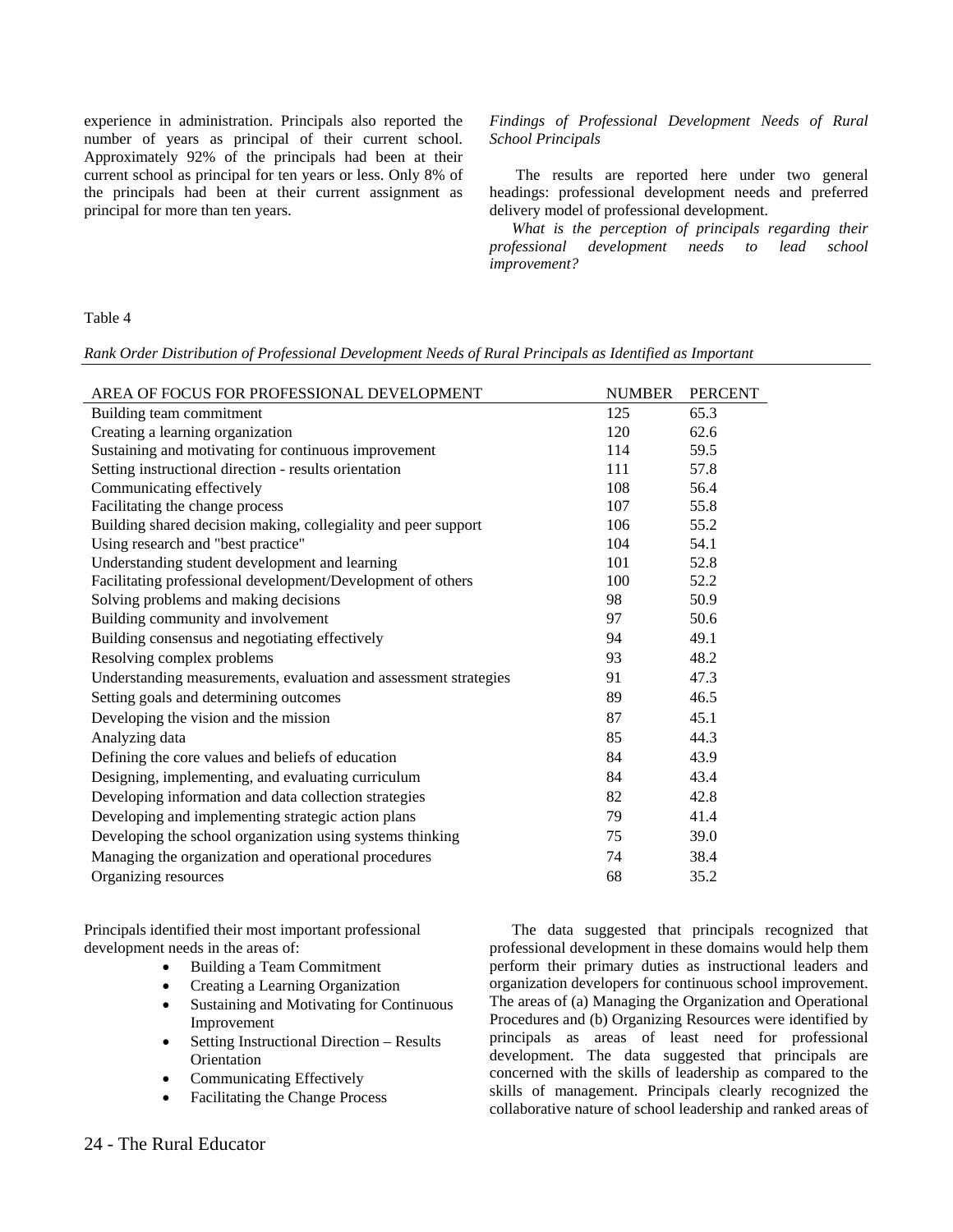need for professional development in those areas that would assist them in developing a collaborative learning community.

*Is there a preferred delivery model of professional development by the principals?* 

#### Table 5

|  |  | Professional Development Preferred Delivery Model of Rural Principals |
|--|--|-----------------------------------------------------------------------|
|  |  |                                                                       |

| Method                        | Not likely<br>to<br>participate<br>1n<br>$\%$ | May<br>participate<br>1n<br>% | Likely to<br>participate<br>1n<br>% | Very<br>likely to<br>participate<br>1n<br>$\%$ |
|-------------------------------|-----------------------------------------------|-------------------------------|-------------------------------------|------------------------------------------------|
| Workshop                      | 1.5                                           | 10.0                          | 51.9                                | 36.6                                           |
| Online/Self-paced             | 25.7                                          | 36.7                          | 28.4                                | 9.2                                            |
| Mentoring/Internship/Coaching | 13.4                                          | 27.3                          | 39.7                                | 19.6                                           |
| University Coursework         | 18.1                                          | 38.5                          | 33.6                                | 9.8                                            |
| Problem-based projects        | 14.1                                          | 40.2                          | 36.8                                | 8.9                                            |
| Small study group             | 11.4                                          | 27.7                          | 42.1                                | 18.8                                           |
| Hands-on/Field-based          | 6.6                                           | 17.9                          | 40.3                                | 35.2                                           |
| Seminar/Conference            | 1.9                                           | 11.0                          | 39.2                                | 47.9                                           |
|                               |                                               |                               |                                     |                                                |

Principals identified the delivery model of Conference/Seminar as the most preferred. Other preferred delivery models identified were Workshop and Handson/Field-based. There was limited interest in mentoring and coaching experiences, as well as networking through small study groups. The least preferred professional development delivery models were identified as Online/Self-paced and University coursework. These data suggested that principals are concerned with the amount of time away from the demanding responsibilities of their job and when participating in professional development, they want to (1) be held captive, i.e., attend a workshop or a conference for a short period of time and (2) get the information so that they can get back to their schools. The concern with time and the ongoing priorities of leading a school may also have been the reason few principals selected self-paced on-line professional development. This requires a self-modulated, self-paced time commitment. Unlike being held captive in a workshop, this is easy to postpone to some later date that may never happen when more pressing issues arise.

#### **Discussion**

The data from this study lend support that rural principals are concerned about the leadership needed for school improvement. They stated they needed more professional development in order to meet the new expectations of their role. A large proportion of the principals perceived that they lacked the skills to build the collaborative learning organization that is so critical to successful school improvement (Gold, 2000). Clearly, principals must be provided quality professional

development if schools are going to successfully serve every student.

What is not so clear is the best way to deliver the professional development. Recent research on professional development programs for rural principals suggest that technology may be a potential solution for providing professional development to administrators in geographically isolated schools, but questions remain about the effectiveness of this type of training (Arnold, Newman, Gaddy, & Dean, 2005). However, the principals surveyed found this the least beneficial to them. It is also important to note that there is extensive literature on the value of administrative mentoring (Daresh & Playko, 1992; Chadwick & Howley, 2002), yet there was not a clear consensus from the principals that they found this to be a valuable means to improve their skills. Moreover, they did not see the importance of networking through small study groups as a way to reduce isolation. This suggests that more research needs to be conducted to better understand which delivery models are most effective for professional development of rural principals.

Good leadership is not innate (Fullan, 2001). The main leadership forces facing principals today are organizational. Leaders must be able to establish expectations on the norms of teaching and learning for all members of the learning community while building organizational systems to support them and maintaining a professional climate that encourages practitioners to continue to learn. Leadership today requires the ability to mobilize constituents to do important but difficult work under conditions of constant change, overload, and fragmentation. This requires ongoing professional development opportunities to help principals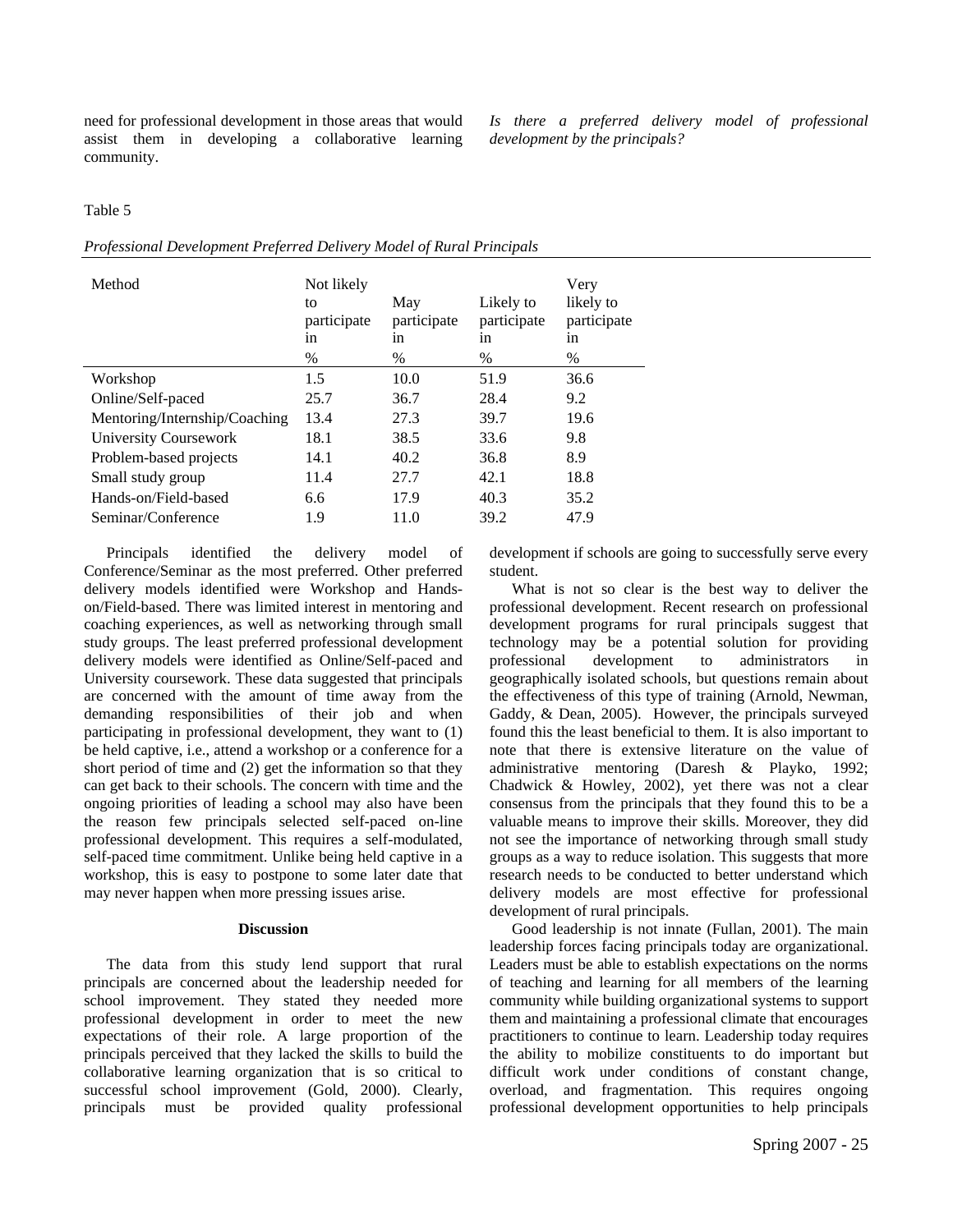update their leadership knowledge and skills on a continuing basis.

#### **Summary**

The results of this research study on the professional development needs of rural high school principals to lead school improvement suggests that principals have strong preferences for activities that will help them create and sustain high-performing learning systems that ensure that all students meet high standards. Principals recognized that for effective organizational development and continuous improvement, they must build team commitment in order to create a learning organization. They realized that effective communication is essential to determining instructional direction and motivating for defined results. And, they noted that understanding the change process is essential to sustaining continuous growth. All of their thoughts and preferences are in alignment with the literature regarding effective instructional leadership practices (Leithwood, Seashore-Louis, Anderson & Wahlstrom, 2004; Waters, Marzano & McNulty, 2003).

The data drawn from this study provide school districts and state agency professional development providers with a better perspective of the elements that are needed for an effective professional development program for rural high school principals who are leading school improvement efforts within their schools. The leadership performance domains identified for future professional development support the increasing role of the principal in the process of school reform and more specifically the leadership required to facilitate comprehensive school improvement. As knowledge and theory grows in the areas of creating learning organizations, principals need continuous opportunities to upgrade their knowledge and skills. Professional development opportunities should be tailored to the needs of the participants and geared to actual leadership roles.

Formal leadership in schools is a complex, multi-faceted task that has evolved over the last decade in response to the demands of educational reform and renewal. In order to move into the 21st century with the necessary leadership to meet the challenges of increased public demands, something must be done to better prepare principals who are more than managers and more than administrators (Murphy, 1992). Effective instructional leaders must be developed and supported with the latest knowledge about what works. Research must be continued to better understand rural schools, rural settings, and the challenges of rural school leadership.

#### **References**

- Arnold, M., Newman, J., Gaddy, B., & Dean, C. (2005). A look at the condition of rural and educational research: Setting a direction for future research. *Journal of Research in Rural Education, 20*(6). Retrieved March 4, 2006 from http://www.umaine.edu/jrre/20-6.htm
- Blue Ribbon Consortium of Renewing Education, (1998). *20/20 vision: A strategy for doubling America's academic achievement by the year 2020*. Nashville, TN: Vanderbilt University.
- Buckley, J. (1985). *The training of secondary school heads in western Europe*. Windsor, Berkshire, England: Nfer-Nelson Publishing Co.
- Carter, C. (1999). *Education and development in poor rural communities: An interdisciplinary research agenda*. Charleston, WV: ERIC Clearinghouse on Rural Education and Small Schools, Appalachia Educational Laboratory.
- Council of Chief State School Officers. (1996). *The interstate school leaders licensure consortium: Standards for school leaders (ISLLC)*. Washington, DC: CCSSO.
- Chadwick, K. & Howley, C. (2002). Networking for the nuts and bolts: The ironies of professional development for rural principals. *Journal of Research in Rural Education, 17*(3). Retrieved March 4, 2006 from http://www.umaine.edu/jrre/20-6.htm
- Daresh, J. & Playko, M (1992). *The professional development of school administrators: Preservice, induction, and inservice applications*. Needham Heights, MA: Allyn and Bacon.
- Deal, T. & Peterson, K. (2000). *The leadership paradox*. San Francisco: Jossey Bass Publishers.
- Dunklee, D. (2000). *If you want to lead, not just manage*. Thousand Oaks, CA: Corwin Press.
- Educational Research Service (1999). *Professional development for school principals*. The Informed Educator series (WS-0350). Arlington, VA: Author.
- Elmore, R. (2000). Leadership for effective middle school practice. *Kappan, 82*(4), 291-292.
- Elmore, R. (2002). *Bridging the gap between standards and achievement: The imperative for professional development in education*. Washington, DC: Albert Shanker Institute.
- Farkas, Sl, Johnson, J., Duffett, A., Syat, B., & Vine, J. (2003). *Rolling up their sleeves: Superintendents and principals talk about what's needed to fix public schools*. Washington, DC: Public Agenda.
- Fullan, M. (1991). *The new meaning of educational change*. New York: Teachers College Press.
- Fullan, M. (2001). *Leading in a culture of change*. San Francisco: Jossey-Bass Publishsers.